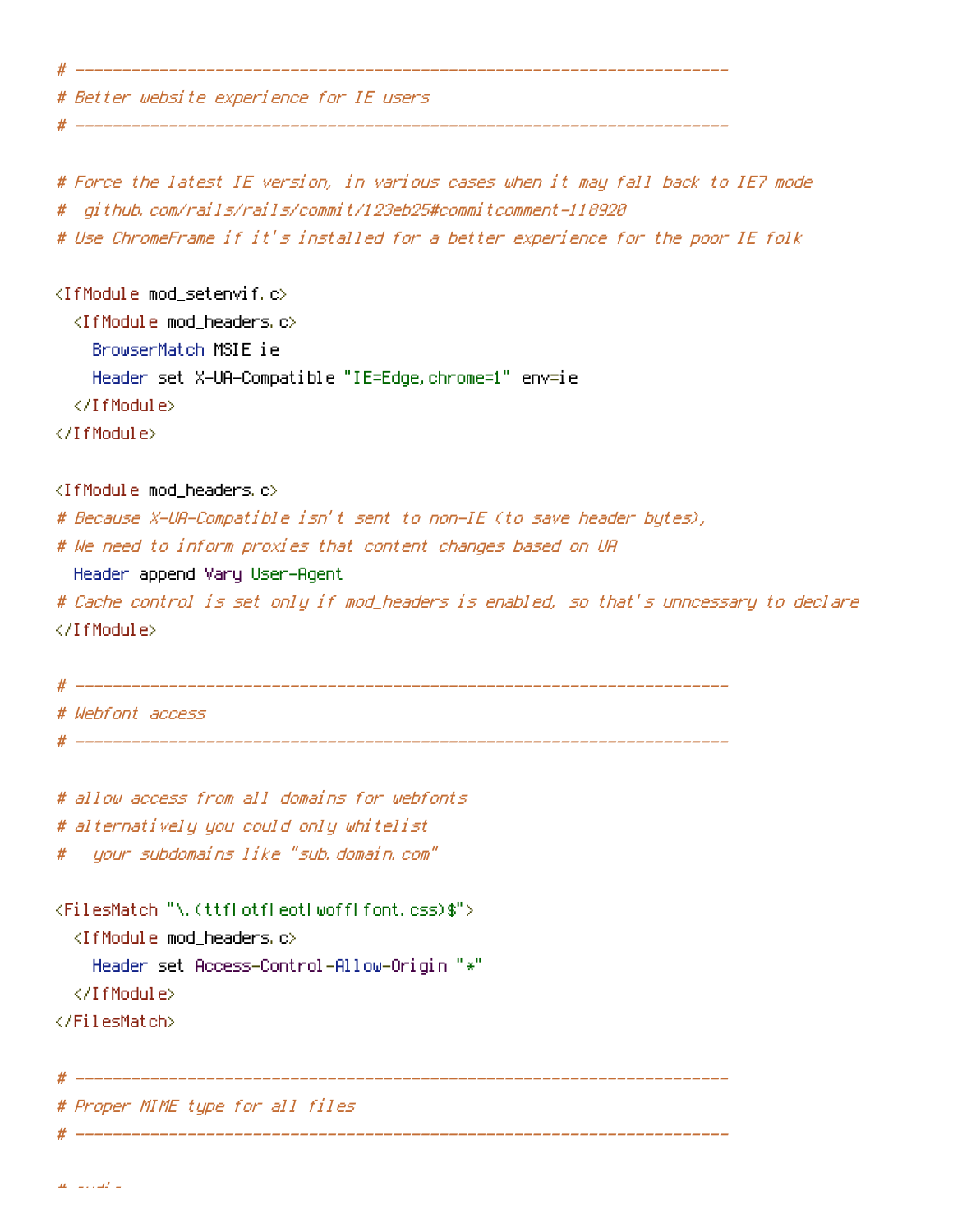| # auoi o          |         |
|-------------------|---------|
| AddTupe audio/ogg | oga ogg |
| AddTupe audio/mp4 | m4a     |

### # video

| AddType video/ogg  | ogv     |
|--------------------|---------|
| AddType video/mp4  | mp4 m4v |
| AddType video/webm | webm    |

# # Proper svg serving. Required for svg webfonts on iPad # twitter.com/FontSquirrel/status/14855840545

| AddType          | image/svg+xml | isvg svgz |
|------------------|---------------|-----------|
| AddEncoding gzip |               | svaz      |

## # webfonts

| AddType application/vnd.ms-fontobject | eot.  |
|---------------------------------------|-------|
| AddType font/truetype                 | ttf   |
| AddType font/opentype                 | nt fi |
| AddType application/x-font-woff       | woff  |

#### # assorted types

| AddType image/x-icon                       | ico               |
|--------------------------------------------|-------------------|
| AddType image/webp                         | webp.             |
| AddType text/cache-manifest                | appcache manifest |
| AddType text/x-component                   | htc.              |
| AddTupe application/x-chrome-extension crx |                   |
| AddType application/x-xpinstall            | xpi               |
| AddType application/octet-stream           | safariextz        |
| AddTupe text/x-vcard                       | vcf               |

#### # ----------------------------------------------------------------------

- # gzip compression
- # ----------------------------------------------------------------------

## <IfModule mod\_deflate.c>

# force deflate for mangled headers developer.yahoo.com/blogs/ydn/posts/2010/12/pushingbeyond-gzipping/

<IfModule mod\_setenvif.c>

<IfModule mod\_headers.c>

SetEnvIfNoCase ^(Accept-EncodXng|X-cept-Encoding|X{15}|~{15}|-{15})\$

 $\langle\sigma\rangle$  (gzip define  $\langle\sigma\rangle$  define the flates). The flatest encoding the flates is the flatest encoding that  $\sigma$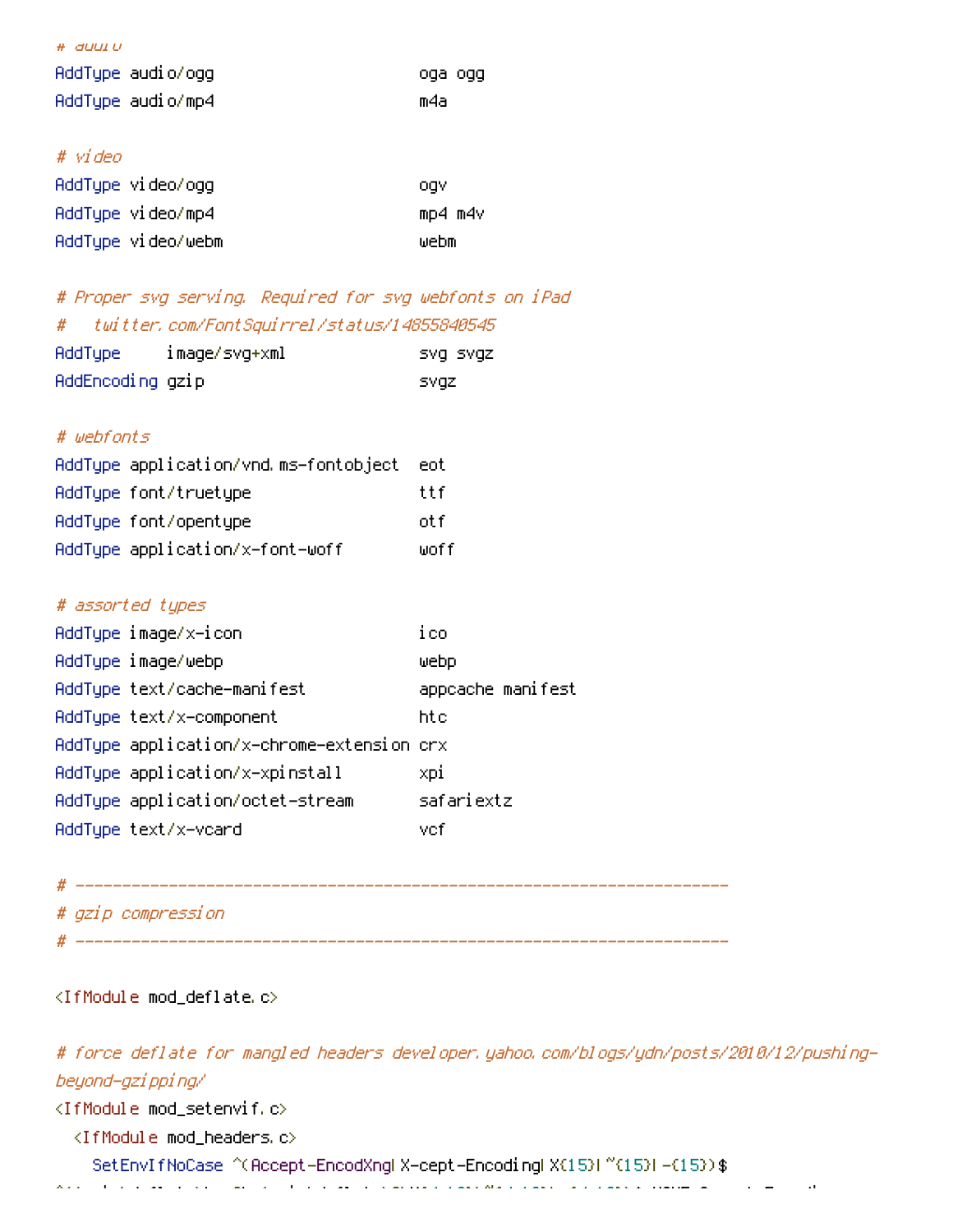^((gzip|deflate)\s,?\s(gzip|deflate)?|X{4,13}|~{4,13}|-{4,13})\$ HAVE\_Accept-Encoding RequestHeader append Accept-Encoding "gzip,deflate" env=HAVE\_Accept-Encoding </IfModule> </IfModule> # html, txt, css, js, json, xml, htc: <IfModule filter\_module> FilterDeclare COMPRESS FilterProvider COMPRESS DEFLATE resp=Content-Type /text/(html|css|javascript|plain|x(ml|-component))/ FilterProvider COMPRESS DEFLATE resp=Content-Type /application/(javascriptHjsonHxmlHxjavascript)/ FilterChain COMPRESS

FilterProtocol COMPRESS change=yes;byteranges=no

</IfModule>

<IfModule !mod\_filter.c>

# Legacy versions of Apache

AddOutputFilterByType DEFLATE text/html text/plain text/css application/json AddOutputFilterByType DEFLATE text/javascript application/javascript application/xjavascript

AddOutputFilterByType DEFLATE text/xml application/xml text/x-component </IfModule>

# webfonts and svg:

<FilesMatch "\.(ttf|otf|eot|svg)\$" >

SetOutputFilter DEFLATE

</FilesMatch>

</IfModule>

# ----------------------------------------------------------------------

# Expires headers (for better cache control)

# ----------------------------------------------------------------------

# these are pretty far-future expires headers

# they assume you control versioning with cachebusting query params like

# <script src="application.js?20100608">

# additionally, consider that outdated proxies may miscache

# www.stevesouders.com/blog/2008/08/23/revving-filenames-dont-use-querystring/

# if you don't use filenames to version, lower the css and js to something like # "access plus 1 week" or so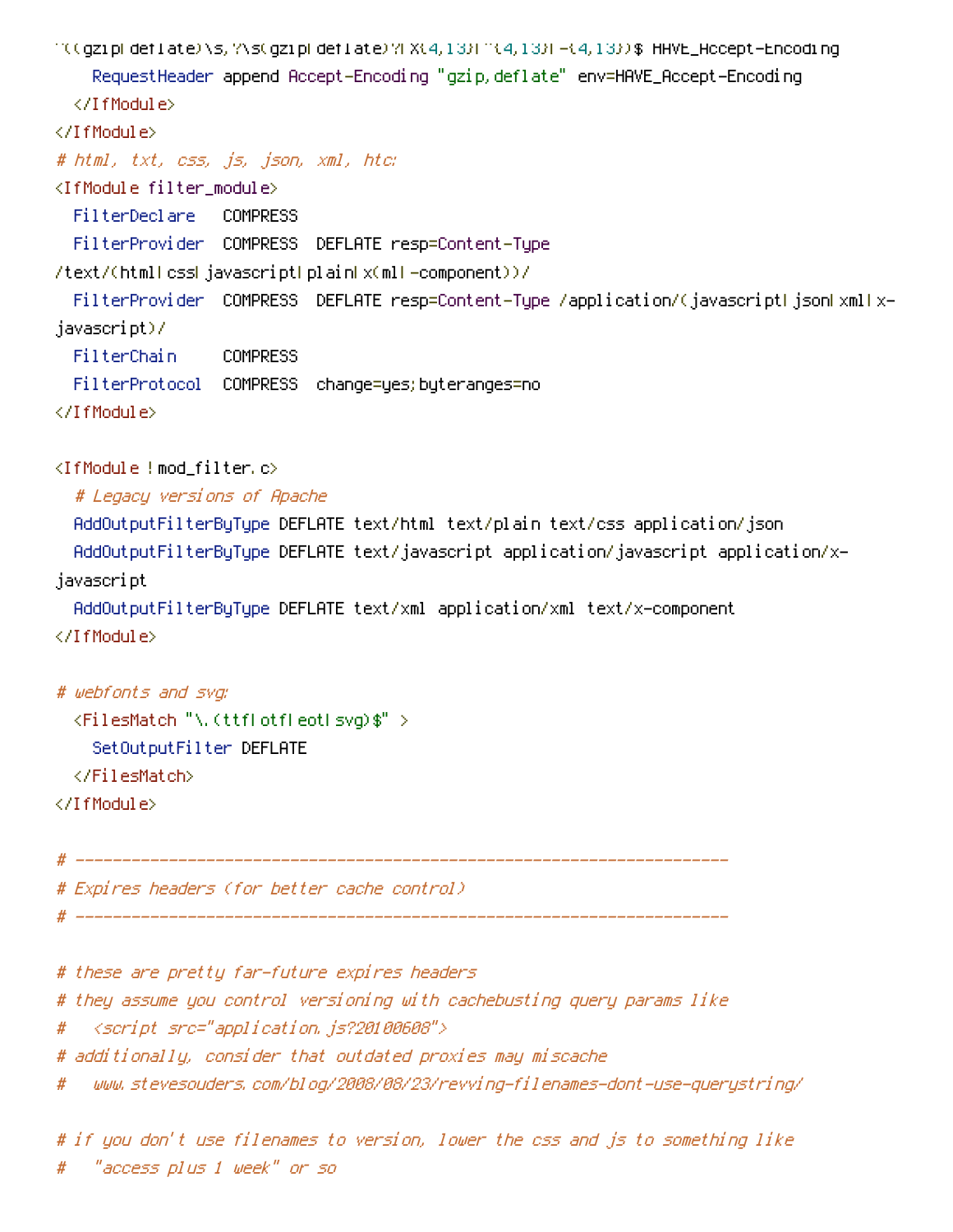<IfModule mod\_expires.c> ExpiresActive on

# Perhaps better to whitelist expires rules? Perhaps. ExpiresDefault "access plus 1 month" # cache.appcache needs re-requests in FF 3.6 (thx Remy ~Introducing HTML5) ExpiresByType text/cache-manifest "access plus 0 seconds" # your document html ExpiresByType text/html "access plus 0 seconds" # data ExpiresByType text/xml "access plus 0 seconds" ExpiresByType application/xml "access plus 0 seconds" ExpiresByType application/json "access plus 0 seconds" # rss feed ExpiresByType application/rss+xml "access plus 1 hour" # favicon (cannot be renamed) ExpiresByType image/x-icon "access plus 1 week" # media: images, video, audio ExpiresByType image/gif "access plus 1 month" ExpiresByType image/png "access plus 1 month" ExpiresByType image/jpg "access plus 1 month" ExpiresByType image/jpeg "access plus 1 month" ExpiresByType video/ogg "access plus 1 month" ExpiresByType audio/ogg "access plus 1 month" ExpiresByType video/mp4 "access plus 1 month" ExpiresByType video/webm "access plus 1 month" # htc files (css3pie) ExpiresByType text/x-component "access plus 1 month" # webfonts ExpiresByType font/truetype "access plus 1 month" ExpiresByType font/opentype "access plus 1 month" ExpiresByType application/x-font-woff "access plus 1 month"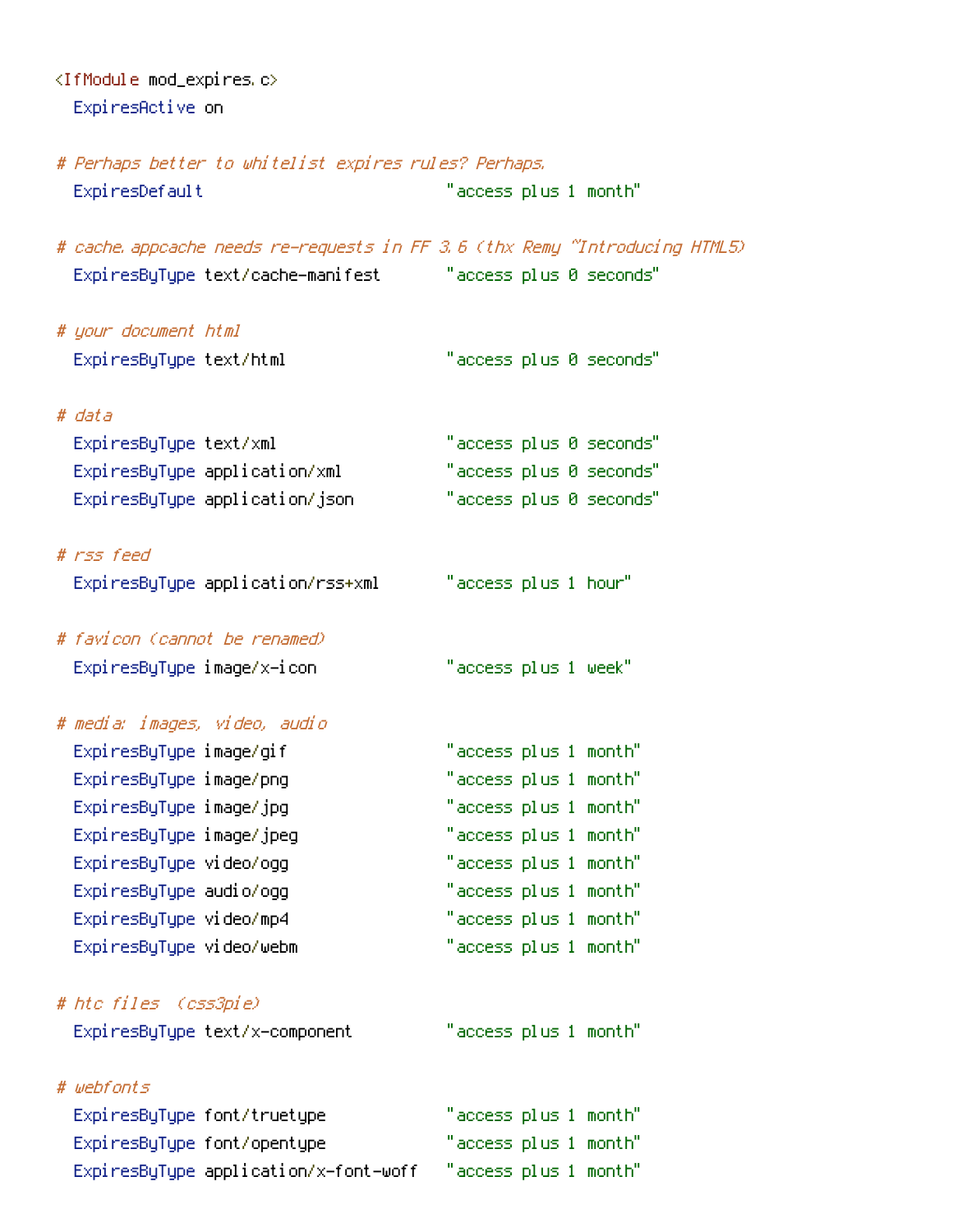ExpiresByType image/svg+xml "access plus 1 month" ExpiresByType application/vnd.ms-fontobject "access plus 1 month" # css and javascript ExpiresByType text/css "access plus 1 week" ExpiresByType application/javascript "access plus 1 week" ExpiresByType text/javascript "access plus 1 week" <IfModule mod\_headers.c> Header append Cache-Control "public" </IfModule> </IfModule> # ---------------------------------------------------------------------- # ETag removal # ---------------------------------------------------------------------- # FileETag None is not enough for every server. <IfModule mod\_headers.c> Header unset ETag </IfModule> # Since we're sending far-future expires, we don't need ETags for # static content. # developer.yahoo.com/performance/rules.html#etags FileETag None # ---------------------------------------------------------------------- # Start rewrite engine # ----------------------------------------------------------------------

# Turning on the rewrite engine is necessary for the following rules and features. # FollowSymLinks must be enabled for this to work.

<IfModule mod\_rewrite.c> Options +FollowSymlinks RewriteEngine On </IfModule>

# ----------------------------------------------------------------------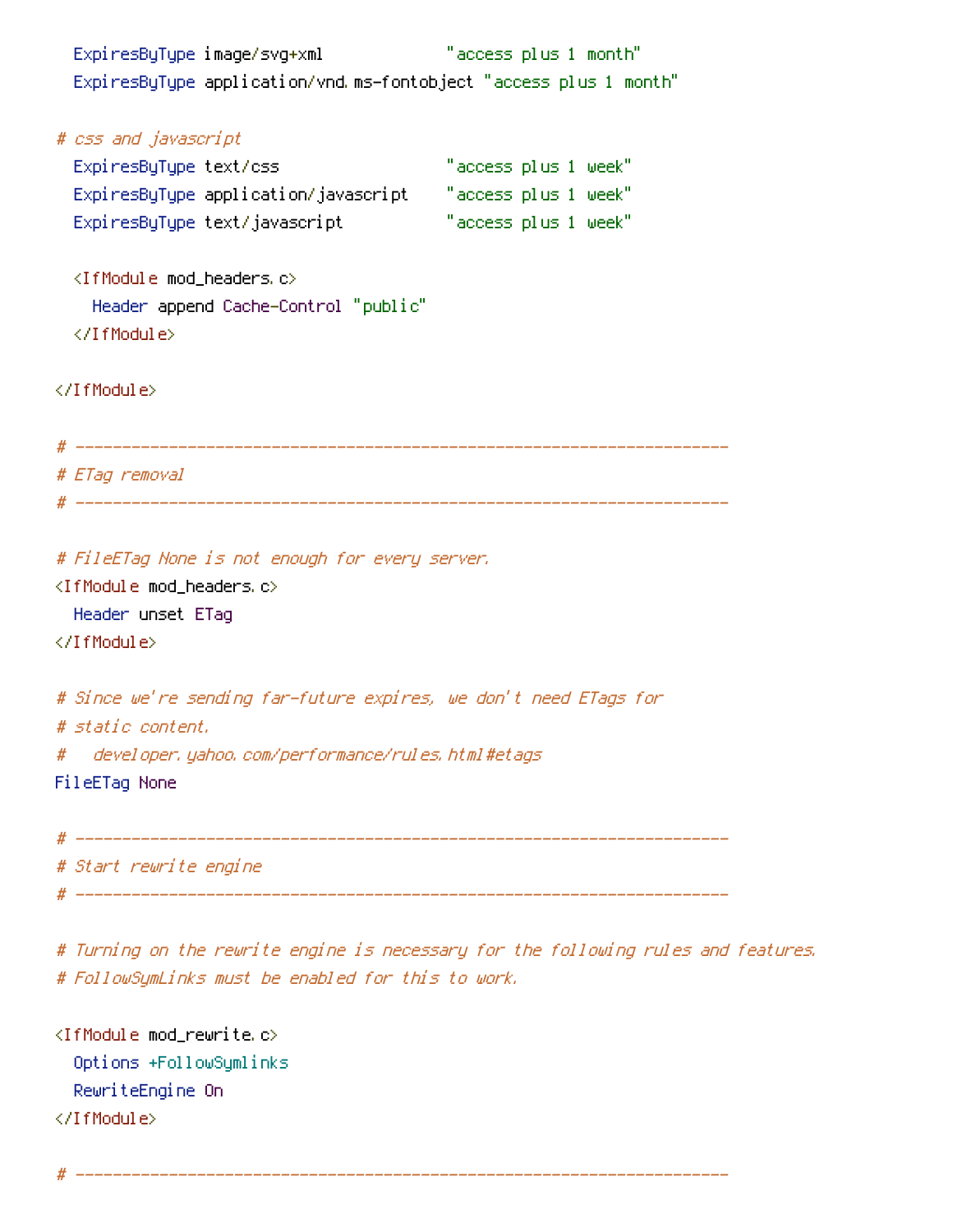# Prevent 404 errors for non-existing redirected folders

# without -MultiViews, Apache will give <sup>a</sup> 404 for <sup>a</sup> rewrite if <sup>a</sup> folder of the same name does not exist

# e.g. /blog/hello : webmasterworld.com/apache/3808792.htm

Options -MultiViews

# ---------------------------------------------------------------------- # custom 404 page # ----------------------------------------------------------------------

# ----------------------------------------------------------------------

# You can add custom pages to handle 500 or 403 pretty easily, if you like. ErrorDocument 404 404.html

| ₩ | ____             |
|---|------------------|
|   | # UTF-8 encoding |

# ----------------------------------------------------------------------

# use utf-8 encoding for anything served text/plain or text/html AddDefaultCharset utf-8

# force utf-8 for <sup>a</sup> number of file formats AddCharset utf-8 .html .css .js .xml .json .rss

# ----------------------------------------------------------------------

# A little more security

# ----------------------------------------------------------------------

# Do we want to advertise the exact version number of Apache we're running? # Probably not. ## This can only be enabled if used in httpd.conf - It will not work in .htaccess # ServerTokens Prod

# "-Indexes" will have Apache block users from browsing folders without <sup>a</sup> default document # Usually you should leave this activated, because you shouldn't allow everybody to surf through # every folder on your server (which includes rather private places like CMS system folders). Options -Indexes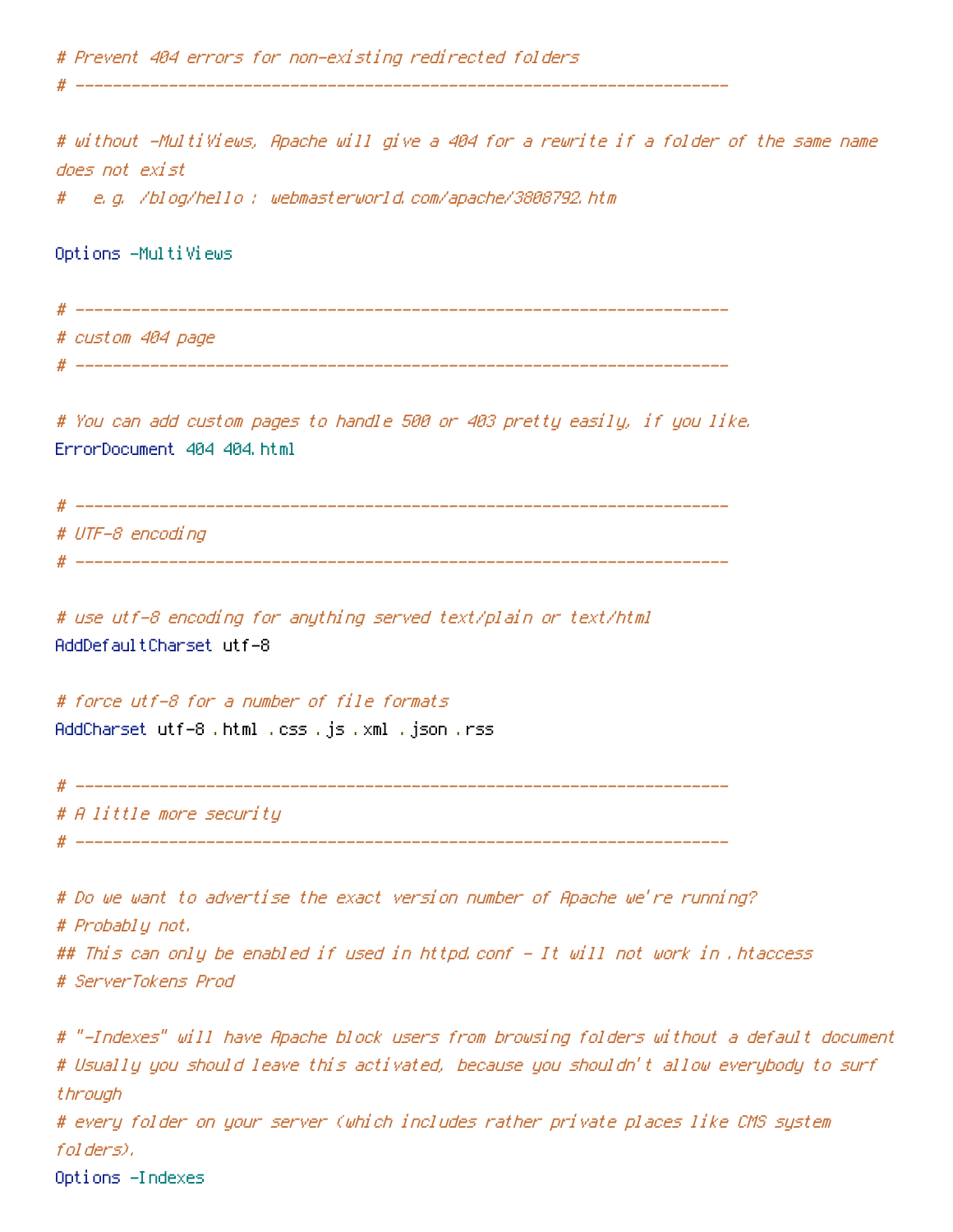```
# Block access to "hidden" directories whose names begin with a period. This
# includes directories used by version control systems such as Subversion or Git.
\triangleleftIfModule mod rewrite.c>RewriteRule "(^\circ\!\!1/\rangle\ " - [F]
</IfModule>
```

```
# If your server is not already configured as such, the following directive
# should be uncommented in order to set PHP's register_globals option to OFF.
# This closes a major security hole that is abused by most XSS (cross-site
# scripting) attacks. For more information: http://php.net/register_globals
#
# IF REGISTER_GLOBALS DIRECTIVE CAUSES 500 INTERNAL SERVER ERRORS :
#
# Your server does not allow PHP directives to be set via .htaccess. In that
# case you must make this change in your php.ini file instead. If you are
# using a commercial web host, contact the administrators for assistance in
# doing this. Not all servers allow local php.ini files, and they should
# include all PHP configurations (not just this one), or you will effectively
# reset everything to PHP defaults. Consult www.php.net for more detailed
# information about setting PHP directives.
```

```
# php_flag register_globals Off
```
# rename session cookie to something else, than PHPSESSID # php\_value session.name sid

# do not show you are using php # php\_flag expose\_php Off

# level of log detail - log all errors # php\_value error\_reporting -1

# write errors to log file # php\_flag log\_errors On

# do not display errors in browser (production - Off, development - On) # php\_flag display\_errors Off

# do not display startup errors (production - Off, development - On) # php\_flag display\_startup\_errors Off